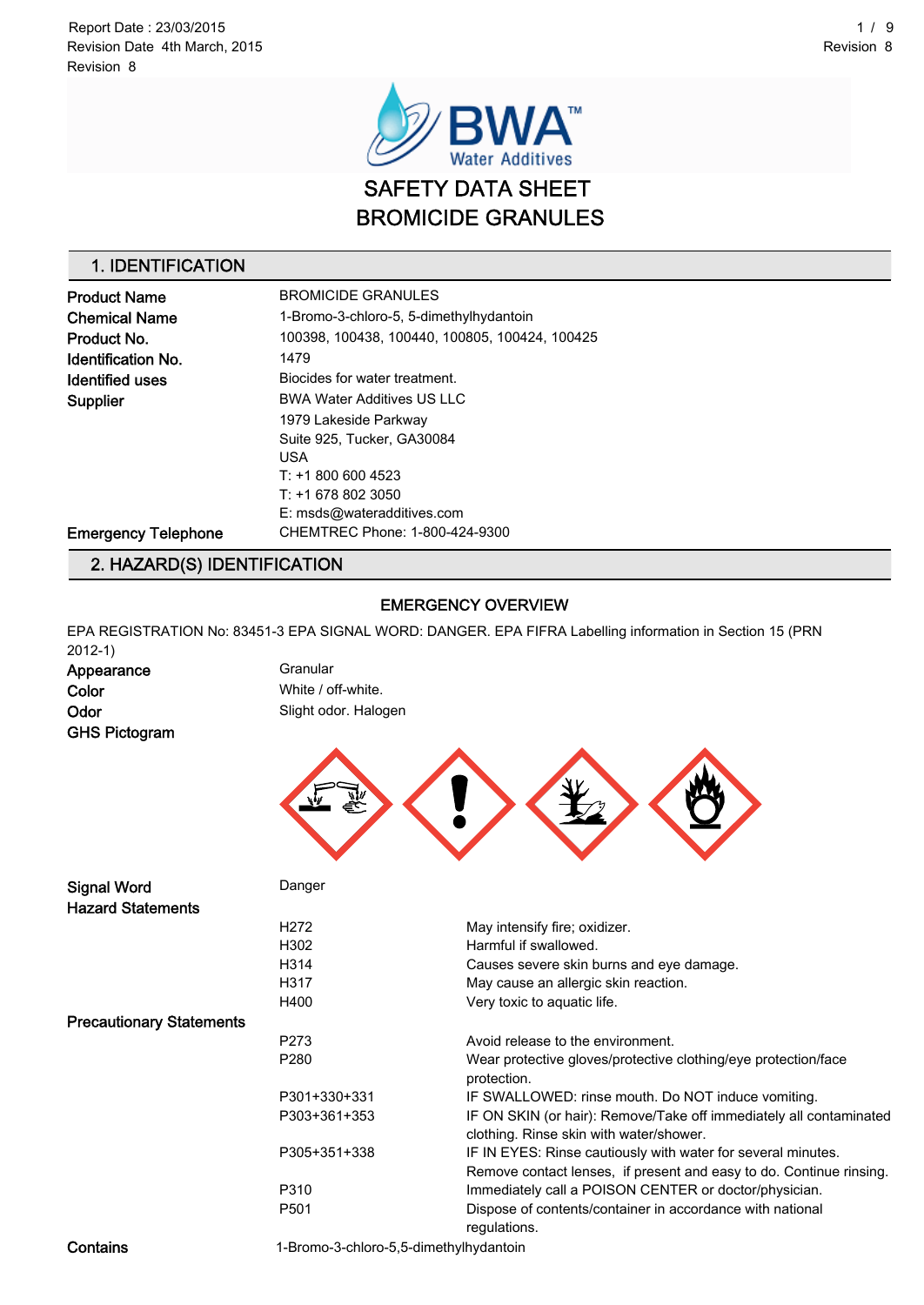### GHS Classification

Physical and Chemical Hazards Environment Aquatic Acute 1 - H400

Ox. Sol. 3 - H272

Human health Acute Tox. 4 - H302;Skin Corr. 1B - H314;Skin Sens. 1 - H317

### WORKPLACE HAZARDOUS MATERIALS INFORMATION SYSTEM - WHMIS

#### WHMIS Label





Oxidizing Material. Corrosive Material.

### Controlled Product Classification

Canadian WHMIS Classification C E

#### Inhalation

May cause irritation to the respiratory system.

#### Ingestion

Harmful if swallowed.

#### Skin Contact

Causes burns. May cause sensitization by skin contact.

#### Eye Contact

Causes burns.

### Health Warnings

This substance is corrosive. Contact with acids liberates toxic gas.

#### Route Of Entry

Skin and/or eye contact. Ingestion. Inhalation.

#### Other Health Effects

This substance has no evidence of carcinogenic properties.

### 3. COMPOSITION/INFORMATION ON INGREDIENTS

1-Bromo-3-chloro-5,5-dimethylhydantoin 60-100%

CAS No.: 16079-88-2 EC No.: 240-230-0

### GHS Classification

Ox. Sol. 3 - H272; Acute Tox. 4 - H302; Skin Corr. 1B - H314; Skin Sens. 1 - H317; Aquatic Acute 1 - H400

### Composition Comments

1-bromo-3-chloro-5, 5-dimethylhydantoin

### 4. FIRST-AID MEASURES

### Description of first aid measures

#### Inhalation

Provide fresh air, warmth and rest, preferably in a comfortable upright sitting position. Get medical attention.

#### Ingestion

DO NOT INDUCE VOMITING! NEVER MAKE AN UNCONSCIOUS PERSON VOMIT OR DRINK FLUIDS! Rinse mouth thoroughly. Get medical attention immediately!

#### Skin Contact

Remove contaminated clothing. Rinse the skin immediately with lots of water. Get medical attention immediately!

#### Eye Contact

Remove victim immediately from source of exposure. Immediately flush with plenty of water for up to 15 minutes. Remove any contact lenses and open eyes wide apart. Get medical attention immediately

### Most important symptoms and effects, both acute and delayed

### Inhalation

Inhaltion of dust may cause irritation of the respiritory tract.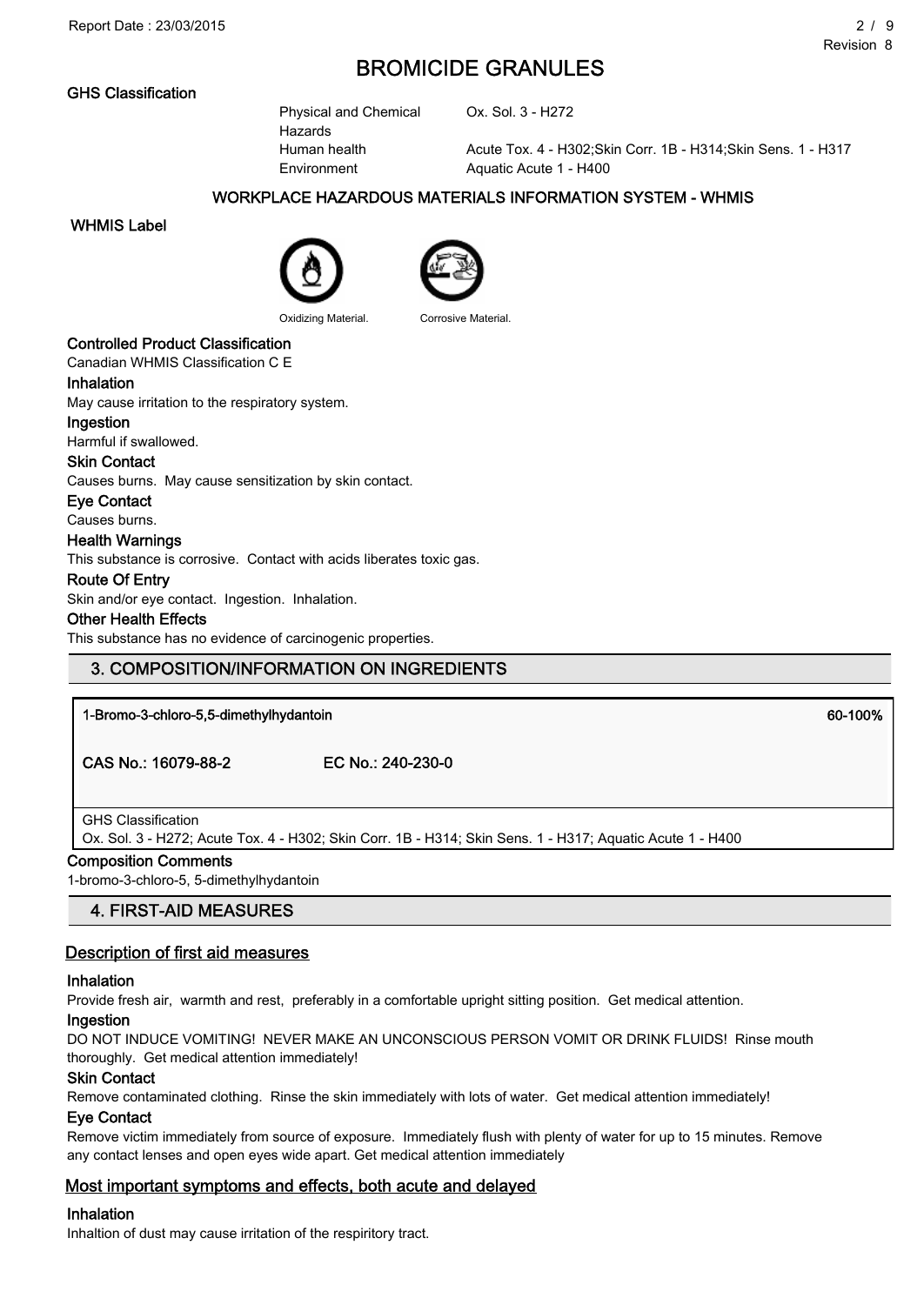### Ingestion

May cause stomach pain or vomiting. May cause chemical burns in mouth and throat. Due to the physical nature of this material it is unlikely that swallowing will occur.

#### Skin Contact

Chemical burns. Burning pain and severe corrosive skin damage.

#### Eye Contact

Extreme irritation of eyes and mucous membranes, including burning and tearing.

### Indication of any immediate medical attention and special treatment needed

#### Notes To The Physician

If lavage is performed suggest endotracheal and/or esophageal control.Danger from lung aspiration must be weighed against toxicity when considering emptying the stomach. The decision of whether to induce vomiting or not should be made by a physician.Chemical eye burns may require extended irrigation.Obtain prompt consultation preferably from an opthalmologist.If burn is present, treat as any thermal burn, after decontamination.No specific antidote.Treatment of exposure should be directed at the control of symptoms and the clinical condition of the patient.

### 5. FIRE-FIGHTING MEASURES

#### Auto Ignition Temperature (°C)

Not available.

Flammability Limit - Lower(%)

Not applicable.

Flammability Limit - Upper(%)

Not applicable.

Flash point (°C)

Not available.

Extinguishing Media

Use: Water spray, fog or mist. Alcohol resistant foam. DO NOT use CO2 or dry chemicals.

### Unsuitable extinguishing media

Carbon dioxide (CO2). Dry chemicals.

Unusual Fire & Explosion Hazards

Fire causes formation of toxic gases.

#### Specific Hazards

Toxic gases/vapors/fumes of: Bromine. Chlorine. Oxides of: Carbon. Nitrogen.

#### Special Fire Fighting Procedures

Move container from fire area if it can be done without risk. Keep run-off water out of sewers and water sources. Dike for water control.

#### Protective Equipment For Fire-Fighters

Self contained breathing apparatus and full protective clothing must be worn in case of fire.

### 6. ACCIDENTAL RELEASE MEASURES

#### Personal Precautions

Follow precautions for safe handling described in this material safety data sheet. For personal protection, see section 8.

#### Environmental Precautions

Avoid release to the environment. To prevent release, place container with damaged side up.

#### Spill Clean Up Methods

Provide ventilation and confine spill. Do not allow runoff to sewer. Collect and reclaim or dispose in sealed containers in licensed waste. Containers with collected spillage must be properly labelled with correct contents and hazard symbol. Wash thoroughly after dealing with a spillage. Avoid generation and spreading of dust. Avoid contact with water.

#### Reference to other sections

For personal protection, see section 8. For waste disposal, see section 13.

### 7. HANDLING AND STORAGE

#### **Handling**

Ventilate well, avoid breathing vapors. Use approved respirator if air contamination is above accepted level. Do not use in confined spaces without adequate ventilation and/or respirator. Avoid spilling, skin and eye contact. Avoid acids, moisture, and combustible materials. Avoid handling which leads to dust formation.

#### Storage

Store in tightly closed original container in a dry, cool and well-ventilated place. Keep containers tightly closed. Protect from light, including direct sunrays. Keep away from heat, sparks and open flame.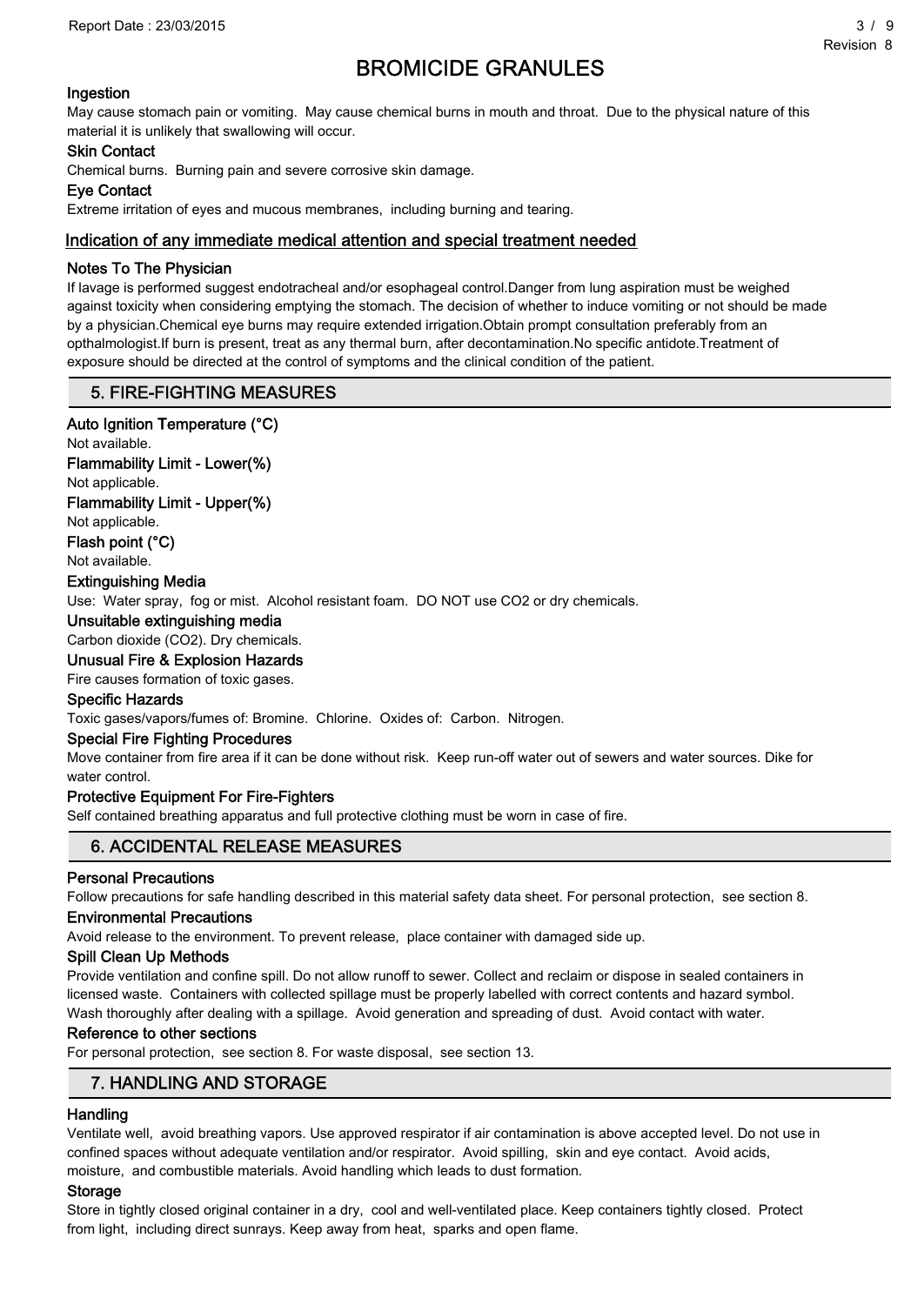### Storage Class

Oxidizer storage. NFPA STORAGE CLASSIFICATION:NFPA Oxidiser Class 2.

#### Specific end use(s)

The identified uses for this product are detailed in Section 1.2.

### 8. EXPOSURE CONTROLS/PERSONAL PROTECTION

### Ingredient Comments

No exposure limits noted for ingredient(s).

### Protective Equipment



### Process Conditions

Use engineering controls to reduce air contamination to permissible exposure level. Provide eyewash station.

### Engineering Measures

All handling to take place in well-ventilated area.

#### Respiratory Equipment

Use specified dust masks.

#### Hand Protection

Selection of a suitable glove depends on work conditions and whether the product is present on its own or in combination with other substances. Use protective gloves made of: Neoprene, nitrile, polyethylene or PVC. Gloves should be replaced immediately if signs of degradation are observed.

#### Eye Protection

Use approved safety goggles or face shield.

#### Other Protection

Wear appropriate clothing to prevent any possibility of skin contact.

Wear dust masks in dusty areas.

#### Hygiene Measures

No specific hygiene procedures noted, but good personal hygiene practices are always advisable, especially when working with chemicals. Isolate contaminated clothing and wash before reuse.

#### Skin Protection

Wear apron or protective clothing in case of contact.

### 9. PHYSICAL AND CHEMICAL PROPERTIES

| Appearance                                   | Granular                   |  |
|----------------------------------------------|----------------------------|--|
| Color                                        | White / off-white.         |  |
| Odor                                         | Slight odor. Halogen       |  |
| Solubility                                   | Slightly soluble in water. |  |
| Initial boiling point and boiling range (°C) |                            |  |
| Not available.                               |                            |  |
| Melting point $(^{\circ}C)$                  | 145 - 160                  |  |
| <b>Relative density</b>                      |                            |  |
| Not applicable.                              |                            |  |
| <b>Bulk Density</b>                          | 0.9 kg/l                   |  |
| Vapor density (air=1)                        |                            |  |
| Not available.                               |                            |  |
| Vapor pressure                               | $0.0038$ Pa $25^{\circ}$ C |  |
| <b>Evaporation rate</b>                      |                            |  |
| Not available.                               |                            |  |
| <b>Evaporation Factor</b>                    |                            |  |
| Not available.                               |                            |  |
| pH-Value, Conc. Solution                     |                            |  |
| Not available.                               |                            |  |
| pH-Value, Diluted Solution                   | 3.5 @ 0.15 %               |  |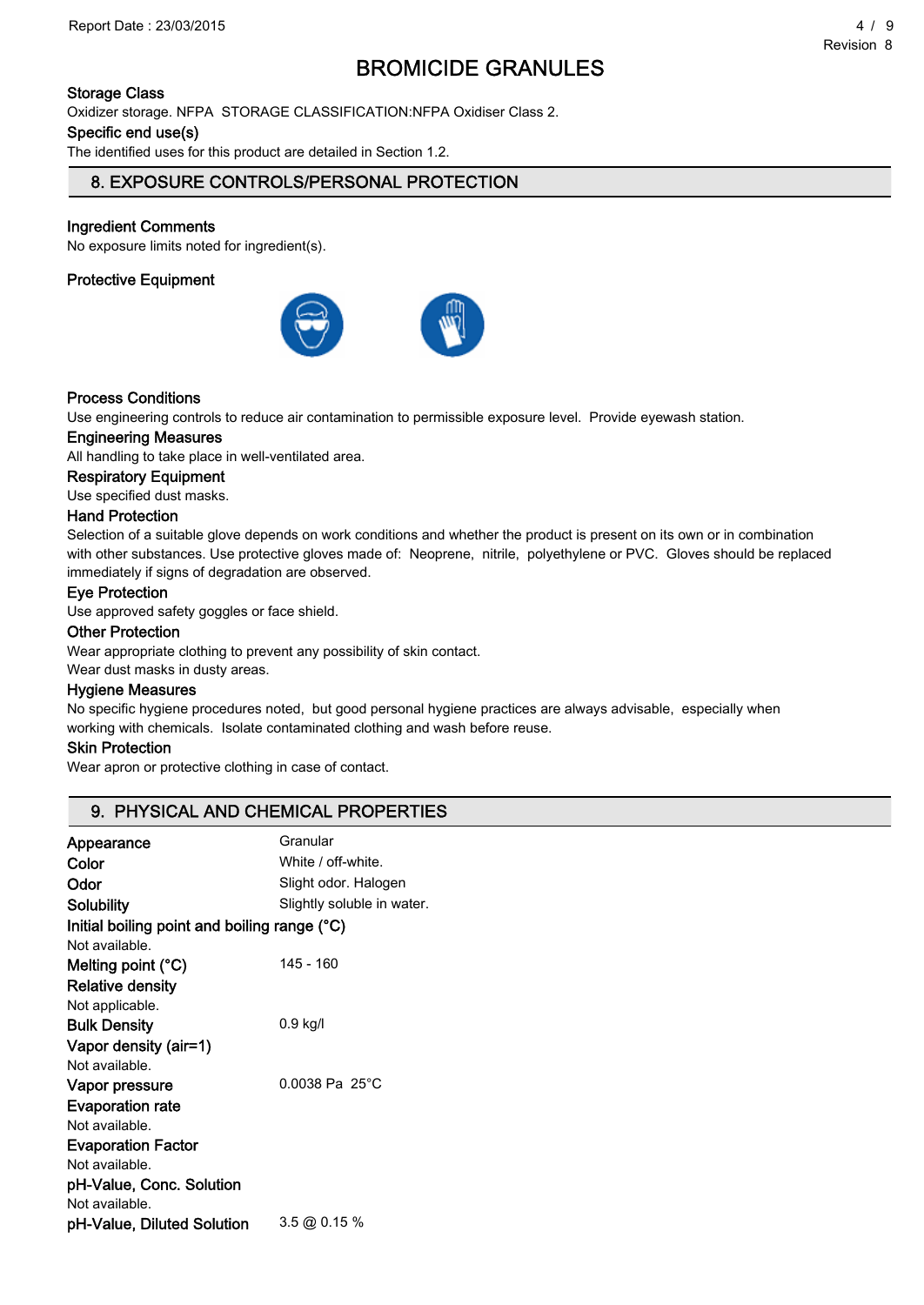Viscosity Not available. Solubility Value (G/100G H2O@20°C) 0.15 Decomposition temperature  $(^{\circ}C)$ 160°C Odour Threshold, Lower Not available. Odour Threshold, Upper Not available. Flash point (°C) Not available. Auto Ignition Temperature (°C) Not available. Flammability Limit - Lower(%) Not applicable. Flammability Limit - Upper(%) Not applicable. Partition Coefficient (N-Octanol/Water) log Pow 0.35 Explosive properties Scientifically uniustified.

This material is oxidising keep away from fire/heat/sources of ignition. Not available.

### 10. STABILITY AND REACTIVITY

#### **Reactivity**

This material has oxidising properties.

#### **Stability**

Stable under normal temperature conditions. Avoid Moisture.

#### Hazardous Polymerisation

Will not polymerise.

#### Conditions To Avoid

Generates toxic gas in contact with acid. Avoid heat, flames and other sources of ignition. Avoid excessive heat for prolonged periods of time.

#### Materials To Avoid

Strong acids. Strong alkalis. Strong reducing agents.

#### Hazardous Decomposition Products

Toxic gases/vapors/fumes of: Hydrogen bromide (HBr). Bromine. Hydrogen chloride (HCl). Chlorine. Oxides of: Carbon. Nitrogen.

### 11. TOXICOLOGICAL INFORMATION

#### Other Health Effects

This substance has no evidence of carcinogenic properties.

### Acute toxicity: Acute Toxicity (Oral LD50)

578 mg/kg Rat

#### Acute Toxicity (Dermal LD50)

> 2000 mg/kg Rabbit

Germ cell mutagenicity: Genotoxicity - In Vitro Ames Test Negative.

### 12. ECOLOGICAL INFORMATION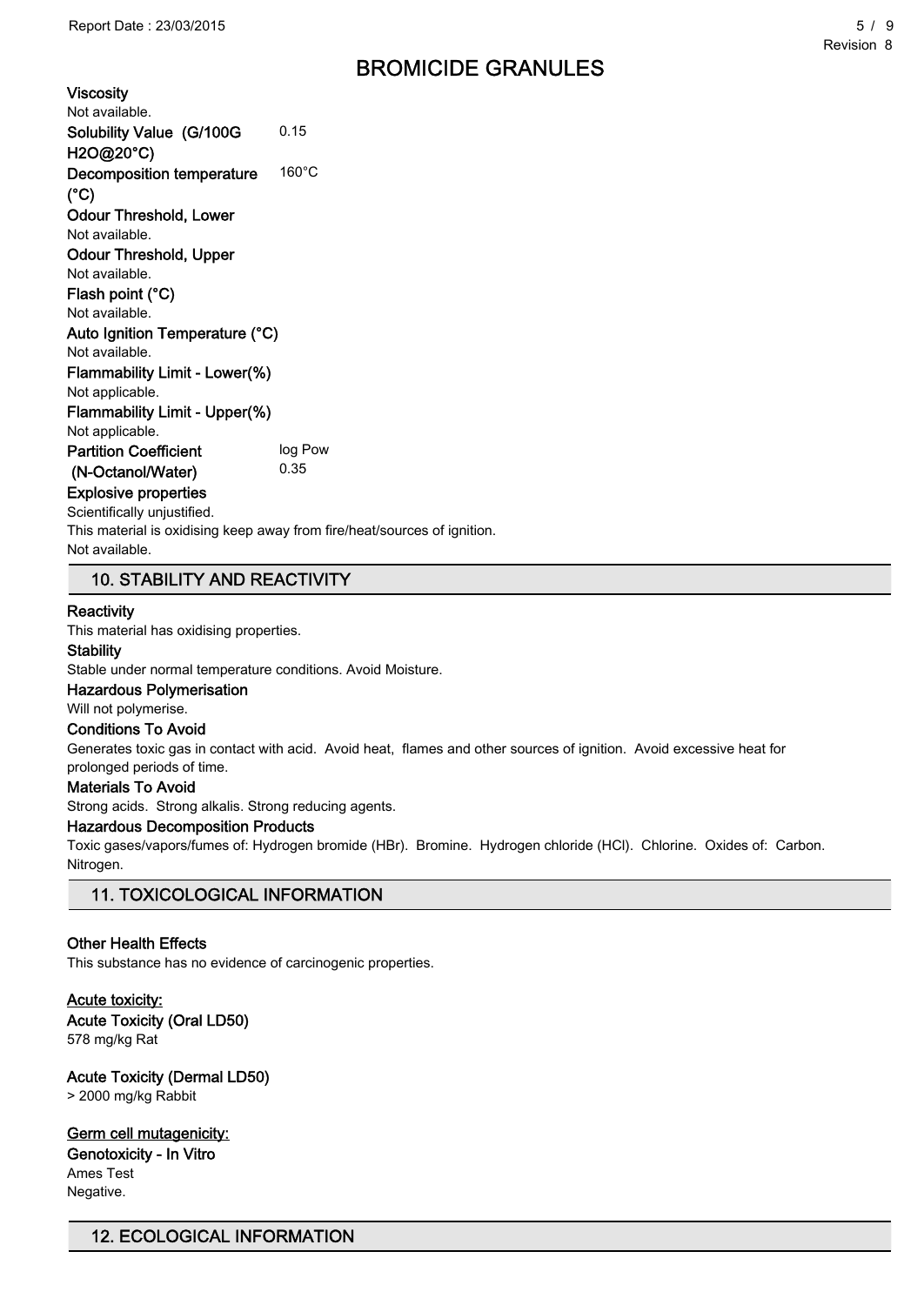Report Date : 23/03/2015 6 / 9

# BROMICIDE GRANULES

The product contains a substance which is very toxic to aquatic organisms.

#### Acute Toxicity - Fish

LC50 96 hours 0.87 mg/l Onchorhynchus mykiss (Rainbow trout)

### Acute Toxicity - Aquatic Invertebrates

EC50 48 hours 0.46 mg/l Daphnia magna

#### **Degradability**

DMH is readily biodegradable in a CO2 Evolution study and passes the 10-day window criteria. DMH has also been shown to be rapidly degraded in a water/sediment system.

Chemical Oxygen Demand

1.005 g O2/g substance

### Bioaccumulative potential

Low bioaccumulation potential

### Partition coefficient

log Pow 0.35

#### Mobility:

Information not available.

#### Results of PBT and vPvB assessment

An assessment of the substance's properties indicates it is neither a PBT or vPVB.

Acute Toxicity. Lc50 96 640 American Oyster

#### Hours, Mg/L

### 13. DISPOSAL CONSIDERATIONS

#### Waste Management

When handling waste, consideration should be made to the safety precautions applying to handling of the product.

#### Disposal Methods

Dispose of waste and residues in accordance with local authority requirements.

Absorb in vermiculite or dry sand and dispose of at a licenced hazardous waste collection point.

Liquid material should be incinerated. Material absorbed onto sand or earth should be disposed of as solid waste in accordance with local regulations. Empty packaging may contain product residues and due consideration should be given prior to disposal.

| <b>14. TRANSPORT INFORMATION</b>        |                                                                                                           |  |
|-----------------------------------------|-----------------------------------------------------------------------------------------------------------|--|
| UN No. (DOT/TDG)                        | 1479                                                                                                      |  |
| UN No. (IMDG)                           | 1479                                                                                                      |  |
| UN No. (ICAO)                           | 1479                                                                                                      |  |
| <b>DOT Proper Shipping Name</b>         | OXIDIZING SOLID, N.O.S., (contains bromo-chloro-dimethylhydantoin) 5.1, PGIII, MARINE<br><b>POLLUTANT</b> |  |
| <b>TDG Proper Shipping Name</b>         | OXIDIZING SOLID, N.O.S., (contains bromo-chloro-dimethylhydantoin) 5.1, PGIII, MARINE<br>POLLUTANT        |  |
| <b>DOT Hazard Class</b><br>5.1          |                                                                                                           |  |
| <b>DOT Hazard Label</b><br>5.1 Oxidizer |                                                                                                           |  |
| <b>TDG Class</b>                        | 5.1                                                                                                       |  |
| <b>IMDG Class</b>                       | 5.1                                                                                                       |  |
| <b>ICAO Class</b>                       | 5.1                                                                                                       |  |
| <b>Transport Labels</b>                 |                                                                                                           |  |
|                                         | <b>OXIDIZING</b><br><b>AGENT</b><br>5.1                                                                   |  |

DOT Pack Group III IMDG Pack Group III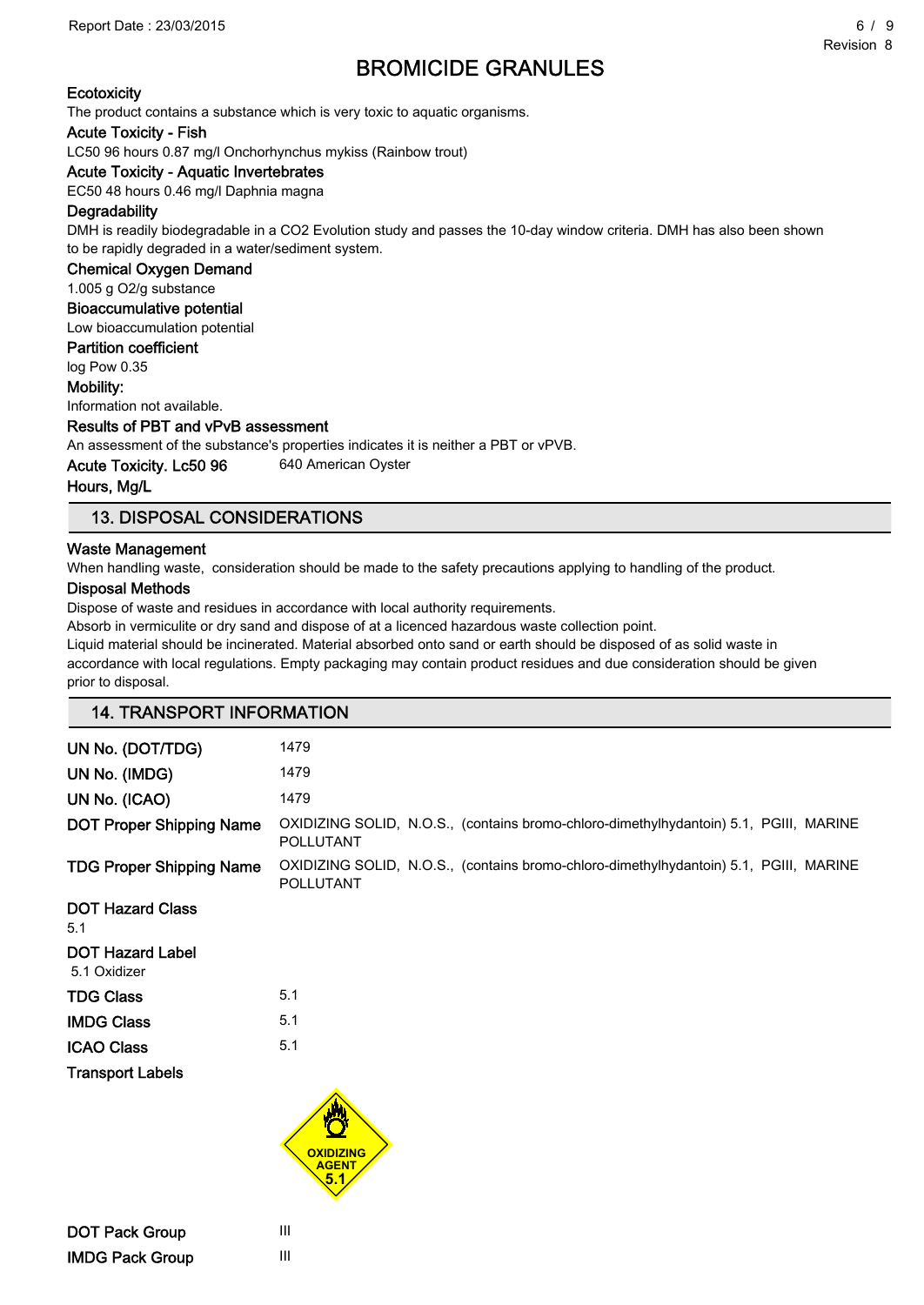Air Pack Group III

### Environmentally Hazardous Substance/Marine Pollutant



EMS F-A, S-Q

**Markings** MARINE POLLUTANT

Packaging Instructions P002, LP02

## Transport in Bulk according to Annex II of MARPOL 73/78 and the IBC Code Notes

Not applicable.

Classification Code (Adr) 02

### 15. REGULATORY INFORMATION

### Regulatory Status (US)

SECTION 313: This product does not contain toxic chemical subject to the reporting requirements of Section 313 of Title III of the Superfund Amendment and Reauthorization Act of 1986 and 40 CFR Part 372. PROPOSITION 65: This product does not contain chemicals considered by the State of California's Safe Drinking Water and Toxic Enforcement Act of 1986 as causing cancer or reproductive toxicity and for which warnings are now required. TSCA: The ingredients of this product are on the TSCA Inventory. TSCA Export Notification Section 12b. EPA REGISTRATION NUMBER: 83451-3

### Regulatory References

29 CFR 1910.1010 Federal Regulations (OSHA Standard).

### US Federal Regulations

### SARA Section 302 Extremely Hazardous Substances Tier II Threshold Planning Quantities

None of the ingredients are listed.

### CERCLA/Superfund, Hazardous Substances/Reportable Quantities (EPA)

None of the ingredients are listed.

SARA 313 Emission Reporting

None of the ingredients are listed.

#### CAA Accidental Release Prevention

None of the ingredients are listed.

### US State Regulations

### California Proposition 65 Carcinogens and Reproductive Toxins

None of the ingredients are listed.

Massachusetts "Right To Know" List

None of the ingredients are listed.

### Rhode Island "Right To Know" List

None of the ingredients are listed.

Minnesota "Right To Know" List

None of the ingredients are listed.

New Jersey "Right To Know" List

## None of the ingredients are listed.

Pennsylvania "Right To Know" List

None of the ingredients are listed.

### Fifra Information

This chemical is a pesticide product registered by the Environmental Protection Agency and is subject to certain labeling requirements under federal pesticide law. These requirements differ from the classification criteria and hazard information required for safety data sheets, and for workplace labels of non-pesticide chemicals. Following is the hazard information as required on the pesticide label:

DANGER.

Corrosive.

Causes irreversible eye damage and skin burns.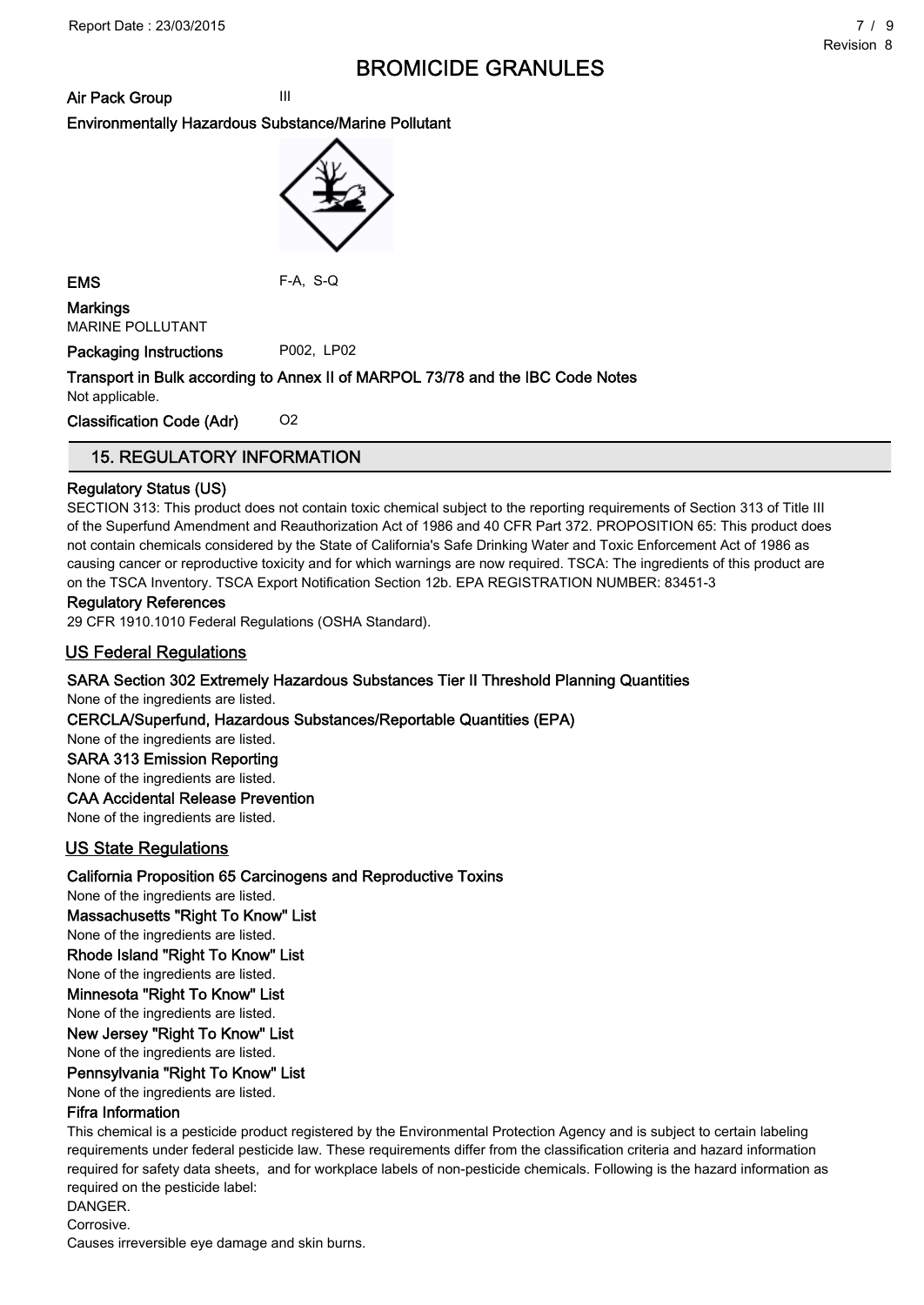Harmful if swallowed. Irritating to nose and throat. Do not get in eyes, on skin, or on clothing.

### International Inventories

### EU - EINECS/ELINCS

All ingredients are listed or exempt.

### Canada – DSL/NDSL

All ingredients are listed or exempt. US - TSCA

The following ingredients are listed. 1-Bromo-3-chloro-5, 5-dimethylhydantoin

## US – TSCA 12(b) Export Notification

## The following ingredients are listed.

1-Bromo-3-chloro-5, 5-dimethylhydantoin

### Australia - AICS

The following ingredients are listed. 1-Bromo-3-chloro-5, 5-dimethylhydantoin

#### Japan – MITI

The following ingredients are listed. 1-Bromo-3-chloro-5, 5-dimethylhydantoin

### Korea - KECI

The following ingredients are listed. 1-Bromo-3-chloro-5, 5-dimethylhydantoin

### China - IECSC

The following ingredients are listed. 1-Bromo-3-chloro-5, 5-dimethylhydantoin

#### Phillippines – PICCS

The following ingredients are listed. 1-Bromo-3-chloro-5, 5-dimethylhydantoin

### 16. OTHER INFORMATION

### HAZARDOUS MATERIAL INFORMATION SYSTEM (HMIS)

| <b>HEALTH</b>               |  |
|-----------------------------|--|
| <b>FLAMMABILITY</b>         |  |
| <b>PHYSICAL</b>             |  |
| <b>IPERSONAL PROTECTION</b> |  |

### NATIONAL FIRE PROTECTION ASSOCIATION (NFPA)



### General Information

For advice on chemical emergencies, spillages, fires or first aid in relation to this product please contact the relevant emergency number below :

EU/English Speakers - +44 (0) 1235 239 670 (NCEC)

Arabic Speakers - +44 (0) 1235 239 671

Asia/Pacific countries - +65 3158 1074

Within Mainland China: +86 532 8388 9090 (NRCC).

To/From China: +86 10 5100 3039 (NCEC)

#### Revision Comments

Conversion to GHS (HCS 2012 / WHMIS 2015)

**Issued By State BRWA Water Additives Regulatory Group, +44(0)1618646699** Revision Date 4th March, 2015